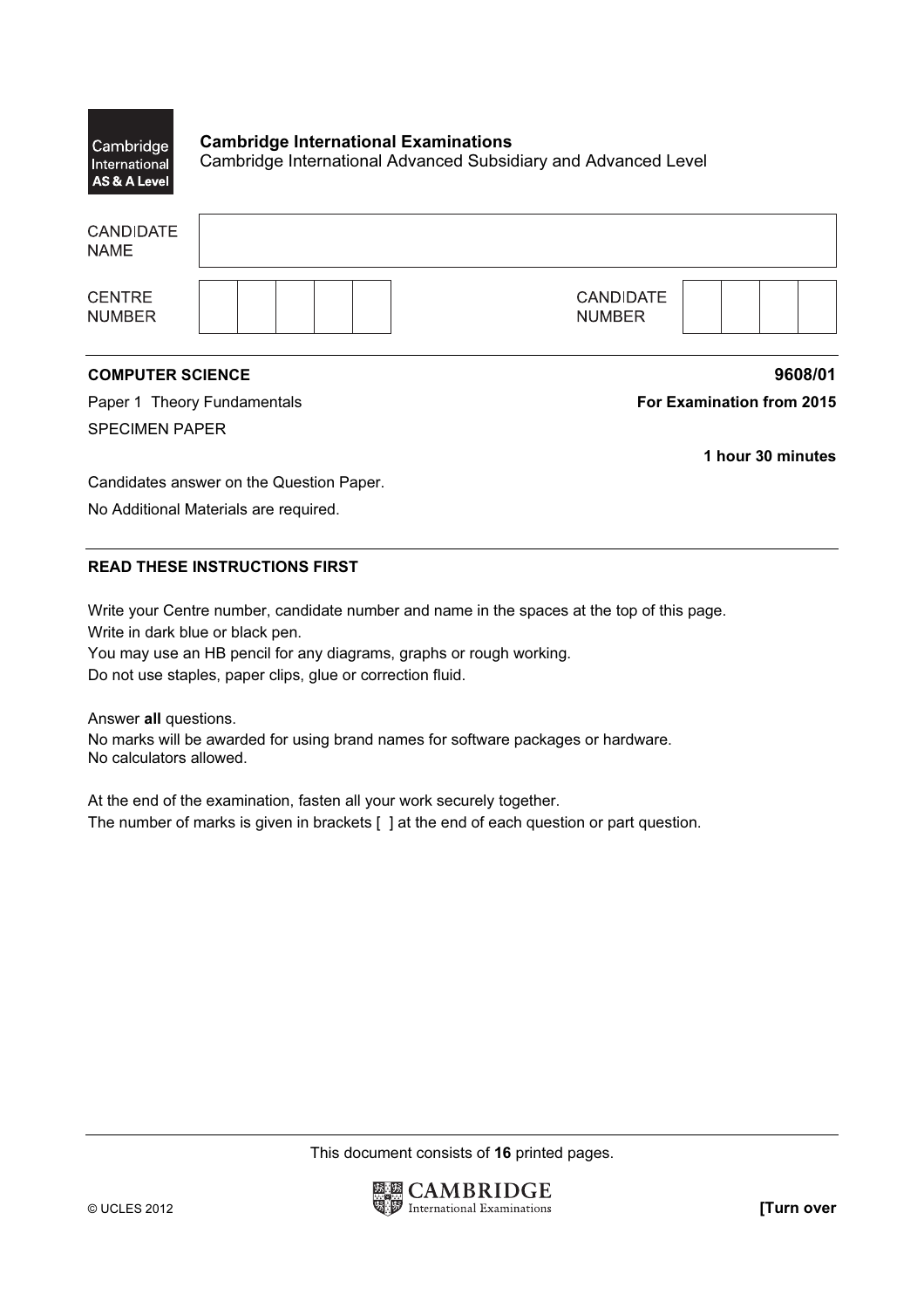- All students are based in a tutor group.
- A tutor supervises all the students in their tutor group.
- Each subject has one subject teacher only.
- Students study a number of subjects.

This table StudentSubjects was a first attempt at the database design.

Table: StudentSubjects

| StudentName | TutorGroup | Tutor      | Subject                 | Level     | SubjectTeacher |
|-------------|------------|------------|-------------------------|-----------|----------------|
| Tom         | 6          | <b>SAN</b> | Physics                 | A         | <b>SAN</b>     |
|             |            |            | Chemistry               | A         | MEB            |
|             |            |            | <b>General Studies</b>  | AS        | <b>DIL</b>     |
| Joe         | 7          | MEB        | Geography               | <b>AS</b> | <b>ROG</b>     |
|             |            |            | French                  | <b>AS</b> | <b>HEN</b>     |
| Samir       | 6          | <b>SAN</b> | <b>Computer Science</b> | A         | <b>VAR</b>     |
|             |            |            | Chemistry               | A         | MEB            |
|             |            |            | <b>Maths</b>            | A         | <b>COR</b>     |
|             |            |            | <b>General Studies</b>  | A         | <b>DIL</b>     |

(a) (i) Explain why the table is not in First Normal Form (1NF).

[1] (ii) Explain your answer by referring to the data. [1]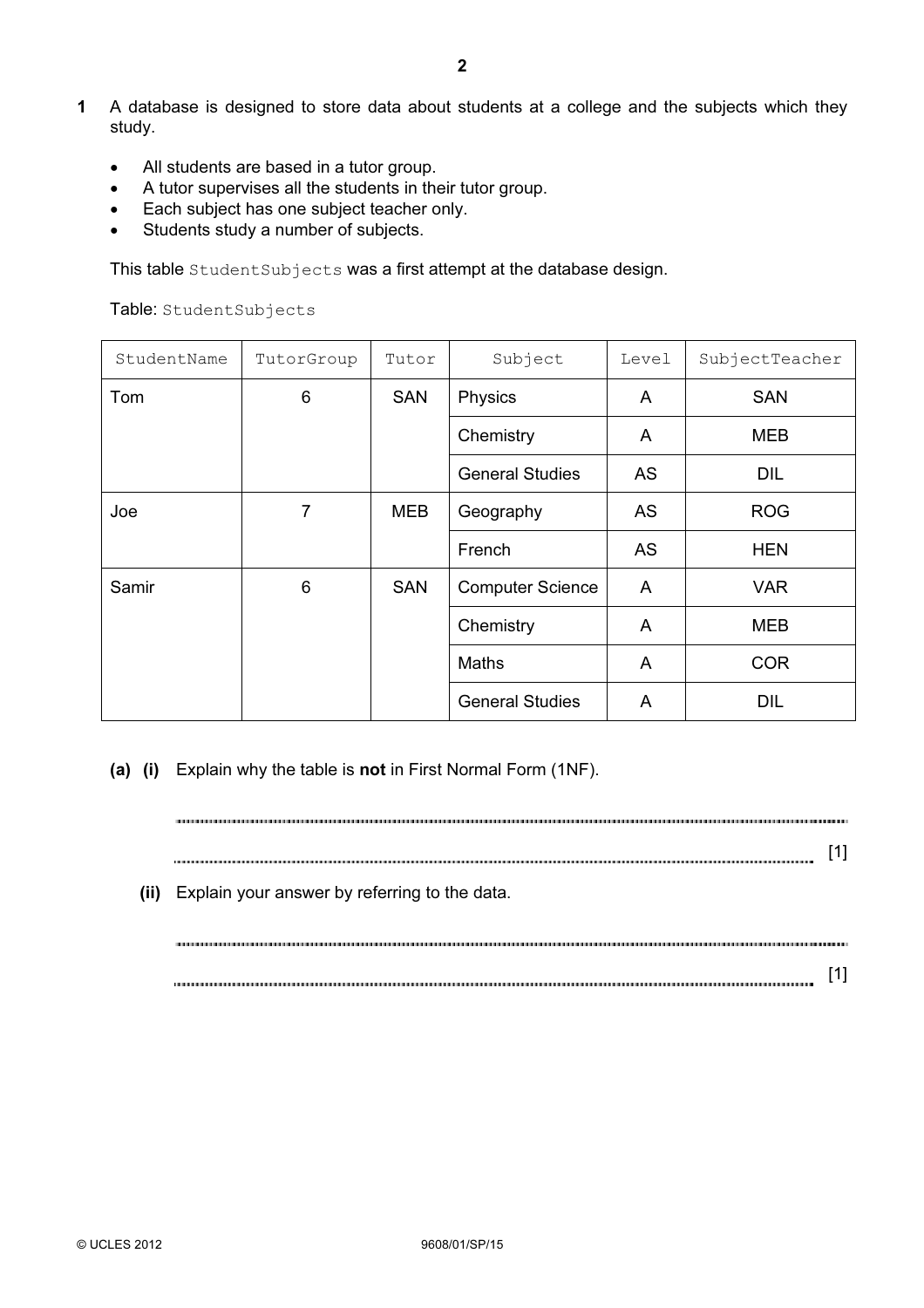(b) The design is changed to:

 Student (StudentName, TutorGroup, Tutor) StudentSubjectChoices (StudentName, Subject, Level, SubjectTeacher)

Using the data given in the first attempt table, show how this data is now stored in the revised table designs.

Table: Student

| StudentName | TutorGroup | Tutor |
|-------------|------------|-------|
|             |            |       |
|             |            |       |
|             |            |       |

Table: StudentSubjectChoices

| StudentName | Subject | Level | SubjectTeacher |
|-------------|---------|-------|----------------|
|             |         |       |                |
|             |         |       |                |
|             |         |       |                |
|             |         |       |                |
|             |         |       |                |
|             |         |       |                |
|             |         |       |                |
|             |         |       |                |
|             |         |       |                |

[3]

(c) (i) Explain what is meant by a primary key.

[2]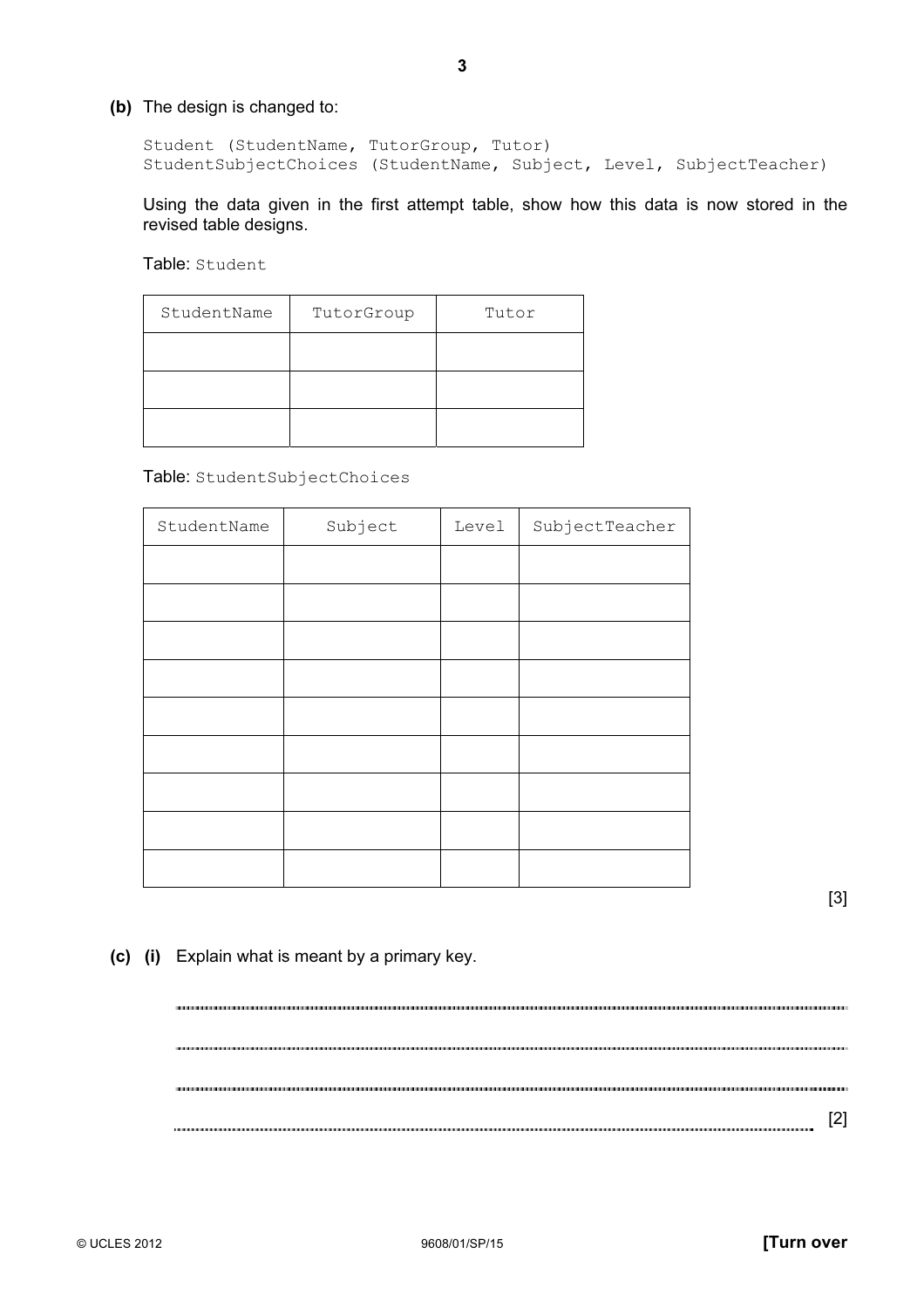|       | (ii) A student is not allowed to choose the same subject at A Level and AS.      |                   |
|-------|----------------------------------------------------------------------------------|-------------------|
|       | What is the primary key of table StudentSubjectChoices?                          |                   |
| (iii) | There is a relationship between tables Student and Student Subject Choices.      | $[1]$             |
|       | Explain how the relationship is established using a primary key and foreign key. |                   |
|       |                                                                                  |                   |
|       |                                                                                  |                   |
|       |                                                                                  | $\lceil 2 \rceil$ |
|       |                                                                                  |                   |
|       | (d) The design of table StudentSubjectChoices is:                                |                   |
|       |                                                                                  |                   |
|       | StudentSubjectChoices (StudentName, Subject, Level, SubjectTeacher)              |                   |
|       |                                                                                  |                   |
|       | Explain why this table is not in Second Normal Form (2NF).                       |                   |
|       |                                                                                  |                   |
|       |                                                                                  |                   |
|       |                                                                                  |                   |
|       |                                                                                  |                   |
|       |                                                                                  |                   |
|       | (e) The design of table Student is:                                              |                   |
|       | Student (StudentName, TutorGroup, Tutor)                                         |                   |
|       | Explain why this table is not in Third Normal Form (3NF).                        |                   |
|       |                                                                                  |                   |
|       |                                                                                  |                   |
|       |                                                                                  |                   |
|       |                                                                                  | $[2]$             |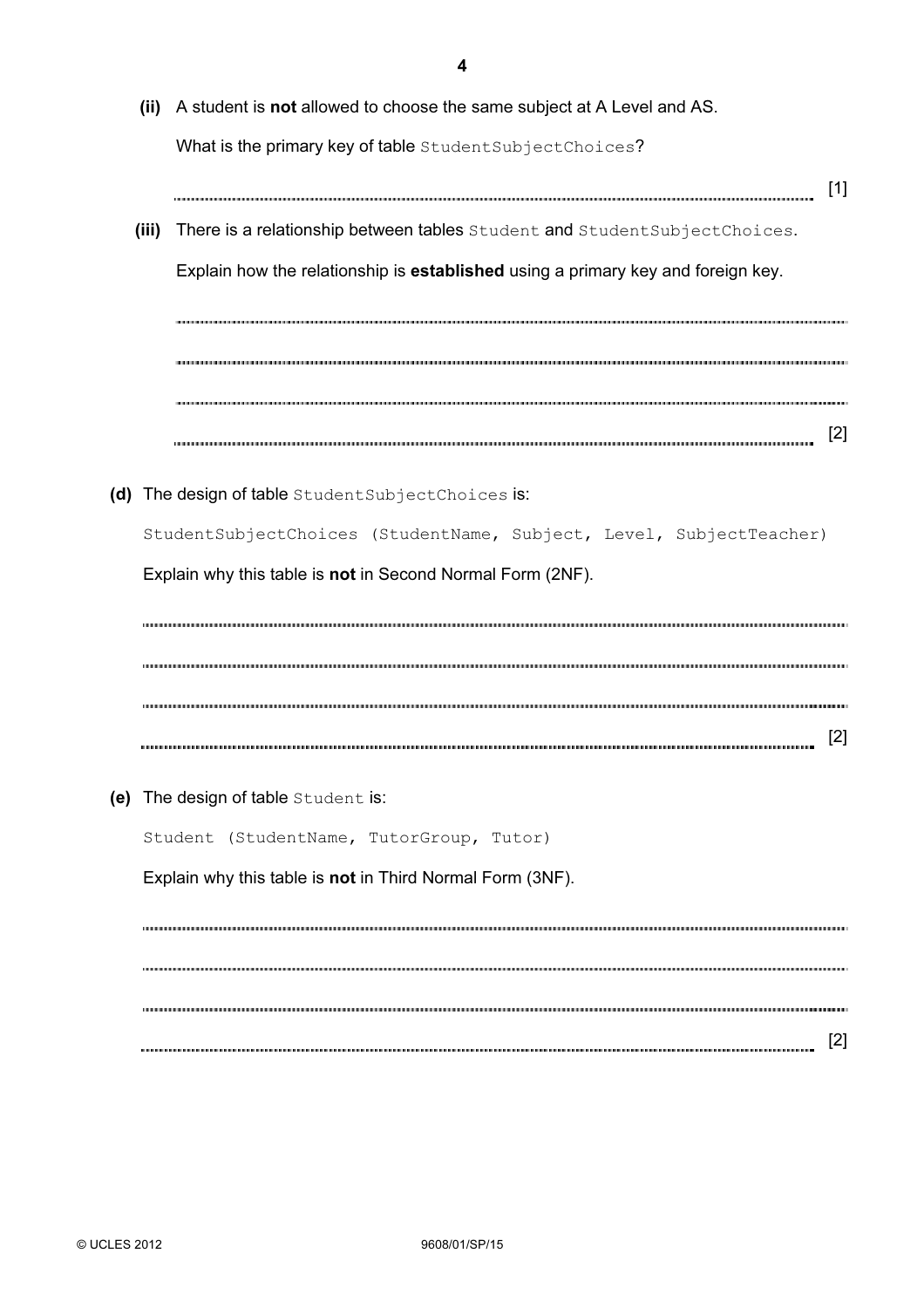- 2 When data is transmitted, it may become corrupted.
	- (a) Explain how a parity check can be used to detect a possible error in a transmitted byte.

[3]

 (b) Describe how parity can be used to identify and correct the single error in this transmitted data block.

| 0                | $\mathbf{1}$ | 1                   |              |                | $0 \t1 \t1$    | $\Omega$       | -1             |             |
|------------------|--------------|---------------------|--------------|----------------|----------------|----------------|----------------|-------------|
| $\mathbf{1}$     | $\Omega$     | $\Omega$            | 1            | $\Omega$       | $\overline{1}$ | $\mathbf{1}$   | 1              |             |
| 0                | 1            | 0                   | 1            | 0 <sub>1</sub> |                | $\Omega$       | $\Omega$       |             |
| 1                | $\Omega$     | $\bigcirc$          | $\Omega$     | 1              | $\Omega$       | $\Omega$       | -1             |             |
| 0                | 1            | 1                   | $\Omega$     | $\Omega$       | $\Omega$       | $\overline{1}$ | 1              |             |
| $\mathbf{1}$     | $\Omega$     | $\Omega$            | $\Omega$     | $\Omega$       | $\overline{1}$ | $\mathbf{1}$   | $\Omega$       |             |
| 0                | $\mathbf{1}$ | 1                   | $\Omega$     | 1 1            |                | $\Omega$       | - 1            |             |
| $\left( \right)$ | 1            | $\mathsf{O}\xspace$ | $\mathsf{O}$ | $0\quad 0$     |                | $\overline{0}$ | $\overline{0}$ | Parity byte |
|                  |              |                     |              |                |                |                |                |             |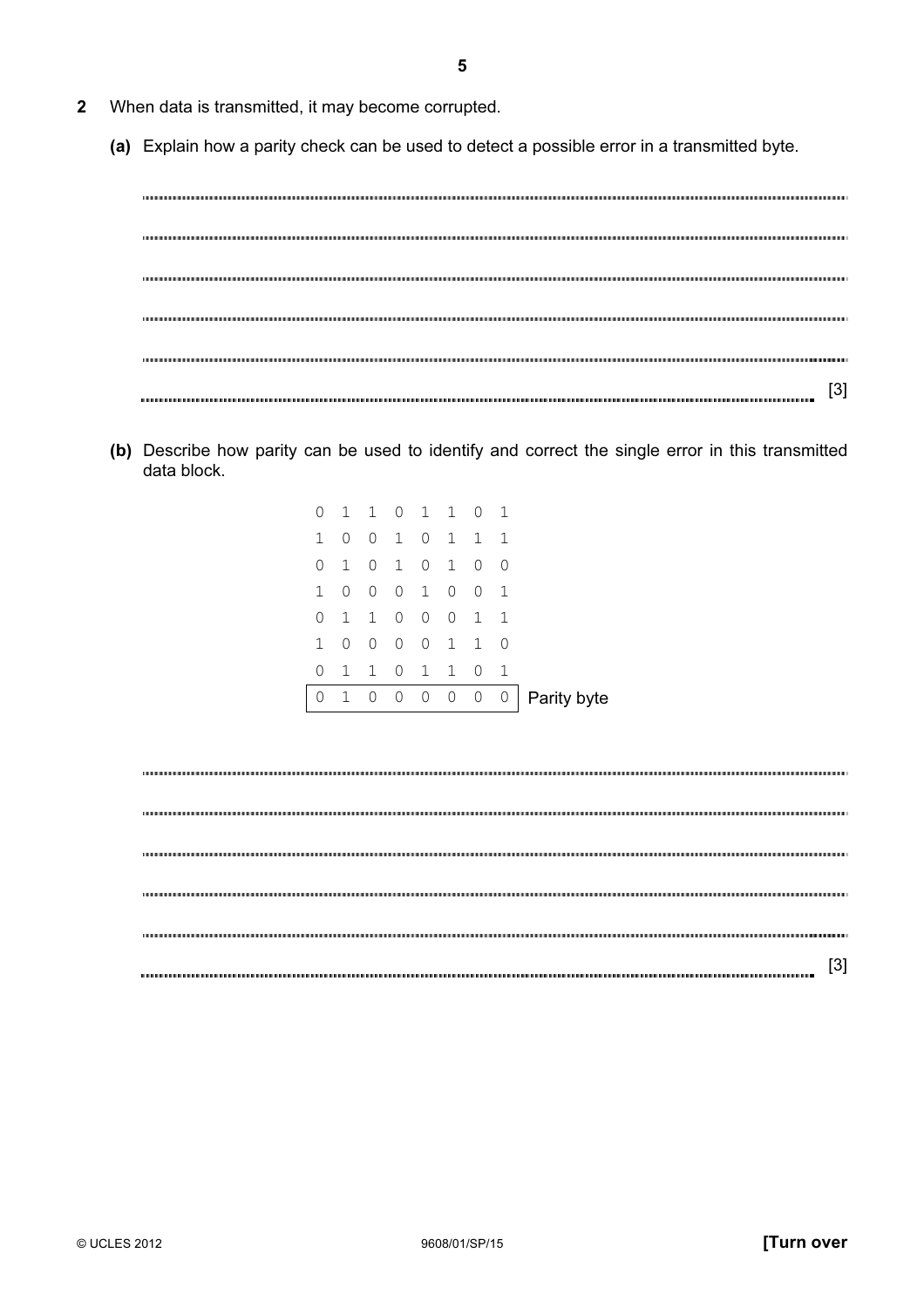3 The table shows the assembly language instructions for a processor which has one general purpose register – the Accumulator.

| Instruction |                     |                                                            |  |  |
|-------------|---------------------|------------------------------------------------------------|--|--|
| Op Code     | Operand             | Explanation                                                |  |  |
| LDD         | <address></address> | load using direct addressing                               |  |  |
| STO         | <address></address> | store the contents of the Accumulator at the given address |  |  |
| T.D.T       | <address></address> | load using indirect addressing                             |  |  |
| LDX         | <address></address> | load using indexed addressing                              |  |  |
| INC         |                     | add 1 to the contents of the Accumulator                   |  |  |
| END         |                     | end the program and return to the operating system         |  |  |

 (a) Write on the diagram to explain the instruction shown. Show the contents of the Accumulator after the execution of the instruction.



| LDD 105     |     | Main memory  |
|-------------|-----|--------------|
|             | 100 | 0100<br>0000 |
|             | 101 | 1000<br>0110 |
| Accumulator | 102 | 1110<br>1111 |
|             | 103 | 1010<br>1111 |
|             | 104 | 1101<br>0101 |
|             | 105 | 0001<br>0001 |
|             | 106 | 1000<br>1010 |
|             | 107 | 1100<br>0001 |
|             |     |              |
|             |     |              |
|             | 200 | 1001<br>1111 |

[2]

 (b) Write on the diagram to explain the instruction shown. Show the contents of the registers after the execution of the instruction.

| LDX 101               |     | Main memory  |
|-----------------------|-----|--------------|
|                       | 100 | 0100<br>0000 |
|                       | 101 | 1000<br>0110 |
| Accumulator           | 102 | 1110<br>1111 |
|                       | 103 | 1010<br>1111 |
|                       | 104 | 1101<br>0101 |
|                       | 105 | 0001<br>0001 |
| <b>Index Register</b> | 106 | 1010<br>1000 |
| 0000 0011             | 107 | 0001<br>1100 |
|                       |     |              |
|                       | 200 | 1001<br>1111 |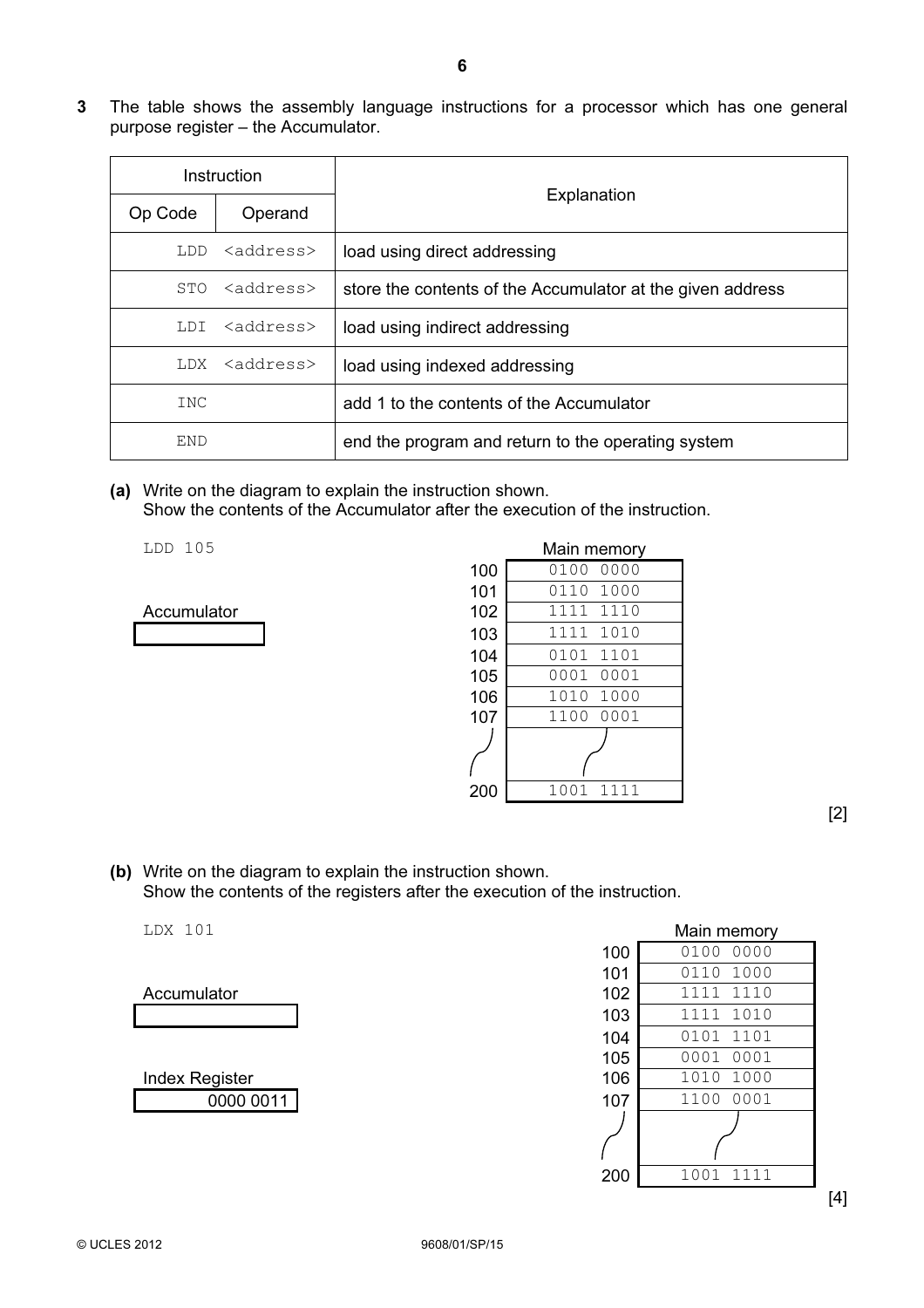(c) Trace this assembly language program using the trace table.

| 500 | LDD        | 507 |  |
|-----|------------|-----|--|
| 501 | <b>INC</b> |     |  |
| 502 | STO        | 509 |  |
| 503 | LDD        | 508 |  |
| 504 | INC        |     |  |
| 505 | STO        | 510 |  |
| 506 | <b>END</b> |     |  |
| 507 | 22         |     |  |
| 508 | 170        |     |  |
| 509 |            |     |  |
| 510 |            |     |  |
|     |            |     |  |

|             |     | <b>Memory Address</b> |     |     |  |  |  |
|-------------|-----|-----------------------|-----|-----|--|--|--|
| Accumulator | 507 | 508                   | 509 | 510 |  |  |  |
|             | 22  | 170                   | 0   |     |  |  |  |
|             |     |                       |     |     |  |  |  |
|             |     |                       |     |     |  |  |  |
|             |     |                       |     |     |  |  |  |
|             |     |                       |     |     |  |  |  |
|             |     |                       |     |     |  |  |  |

[5]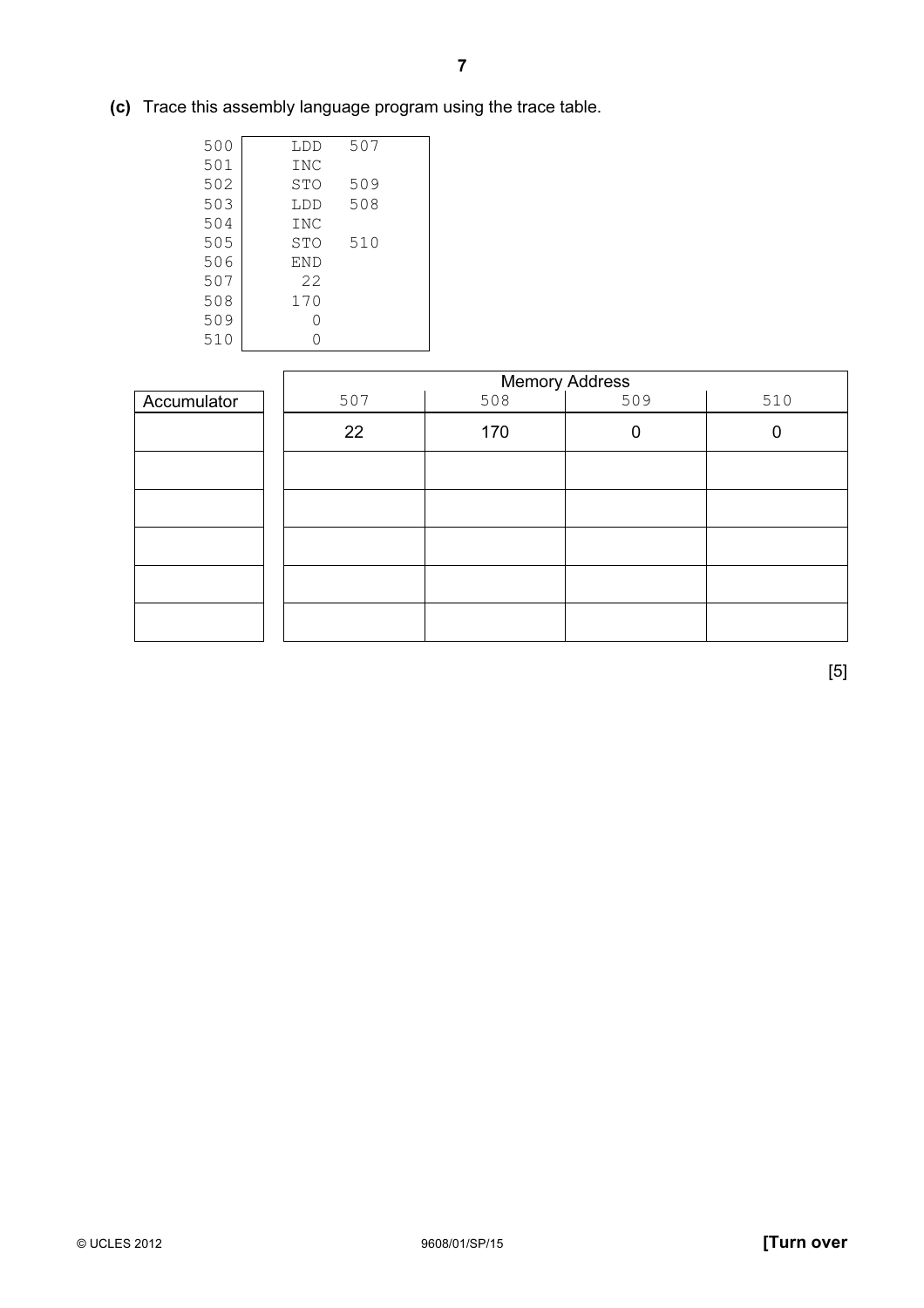4 The website www.checkyourwellbeing.com offers help and advice about personal well-being.

 The website has a link – 'Calculate my BMI' – that users can click to work out their 'Body Mass Index'.

When the 'Calculate my BMI' link is clicked on the client computer, this webpage is requested.

```
1 
2 
3 
4 
5 
6 
7 
8 
9 
10 
11 
12 
13 
14 
15 
16 
17 
18 
19 
2021 
22 
23 
24 
25 
26 
27 
28 
29 
30 
31 
32 
33 
34 
35 
36 
37 
38 
     \overline{\text{html}}<head> 
     <title>Body Mass Index</title> 
     </head> 
     <body> 
     Calculate my body mass index 
     <Script Language = "JavaScript"> 
     var myWeight = prompt("Enter your weight (in kg.)", ""); 
     var myHeight = prompt ("Enter your height (in m.)", "");
     var myBMI = myWeight / (myHeight * myHeight);
     myBMI = myBMI.tofixed(2)alert("My calculated BMI is ..." + myBMI) ; 
     if (myBMI < 18.5)
     { 
          alert("UNDERWEIGHT") ; 
     } 
     if (myBMI > 25)
     { 
          alert("OVERWEIGHT") ; 
     } 
     if (myBMI >=18.5 && myBMI<=25) 
     { 
          alert("WITHIN RANGE") 
     } 
     </Script> 
     </body> 
     </html>
```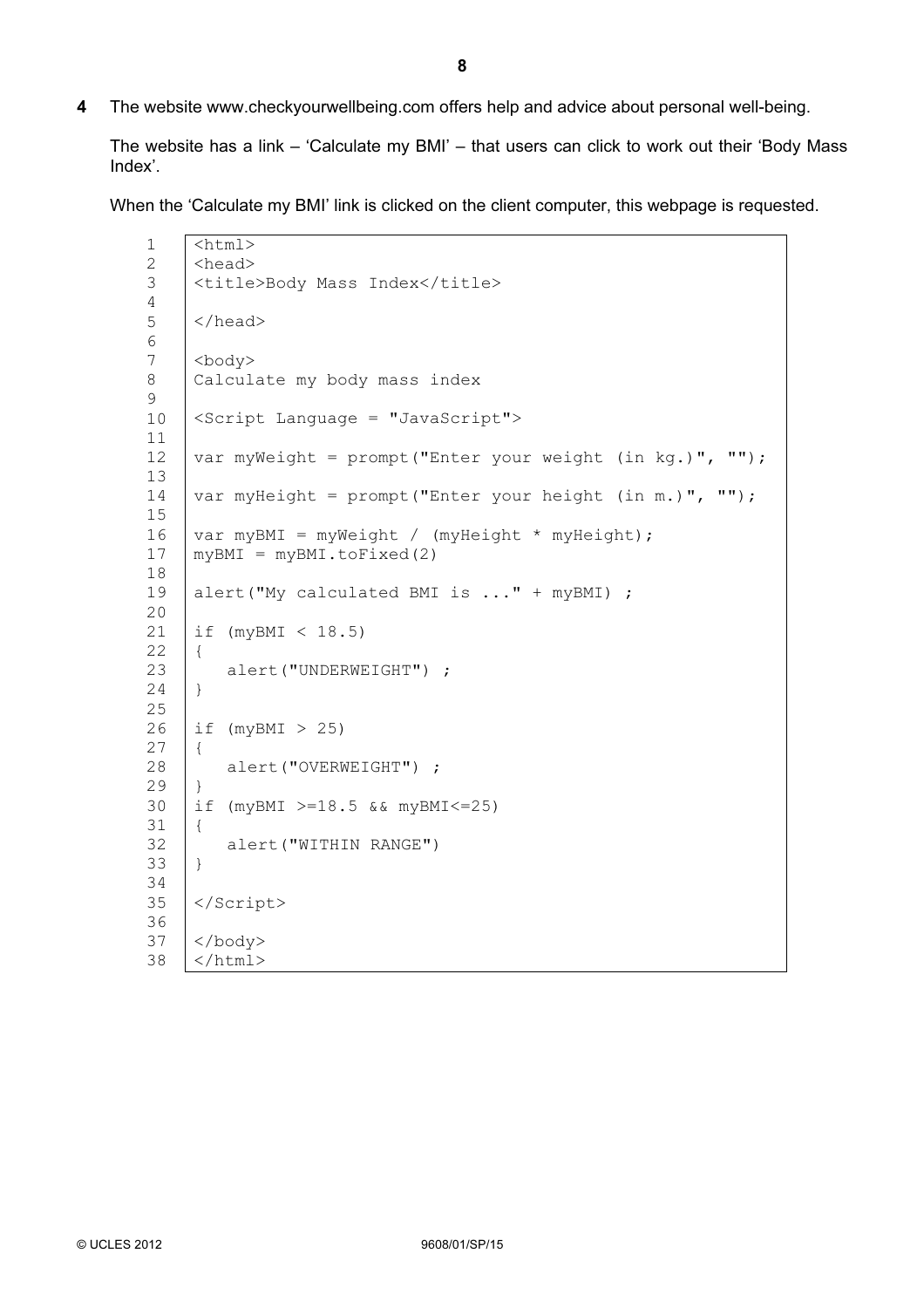| Calculate my body mass index<br>Explorer User Prompt |                                                                             |                      | $\Sigma$                                                                                                |
|------------------------------------------------------|-----------------------------------------------------------------------------|----------------------|---------------------------------------------------------------------------------------------------------|
| Script Prompt:                                       | Enter your weight (in kg.)                                                  |                      | 0K<br>Cancel                                                                                            |
| 78.3                                                 | Explorer User Prompt<br>Script Prompt:<br>Enter your height (in m.)<br>1.89 | Message from webpage | $\overline{\text{33}}$<br>OK.<br>Cancel<br>筵<br>My calculated BMI is 21.92<br>窒<br>Message from webpage |
|                                                      |                                                                             |                      | WITHIN RANGE                                                                                            |
|                                                      |                                                                             |                      | OK                                                                                                      |

Loading the webpage produced this sequence of dialogue boxes:

|      |                                                                                       | [1]   |
|------|---------------------------------------------------------------------------------------|-------|
|      | (b) (i) Give the identifiers of two variables which have been used by the programmer. |       |
|      | 1                                                                                     |       |
|      | $\overline{2}$                                                                        | $[2]$ |
| (ii) | What group of program statements are performing selection?                            |       |
|      | line number                                                                           | $[1]$ |
|      | (c) By studying the web page script and its use, what is the use in JavaScript of:    |       |
|      | $(i)$ the prompt function?                                                            |       |
|      |                                                                                       | [2]   |
|      | (ii) the alert function?                                                              |       |
|      |                                                                                       |       |
|      |                                                                                       | $[2]$ |
|      |                                                                                       |       |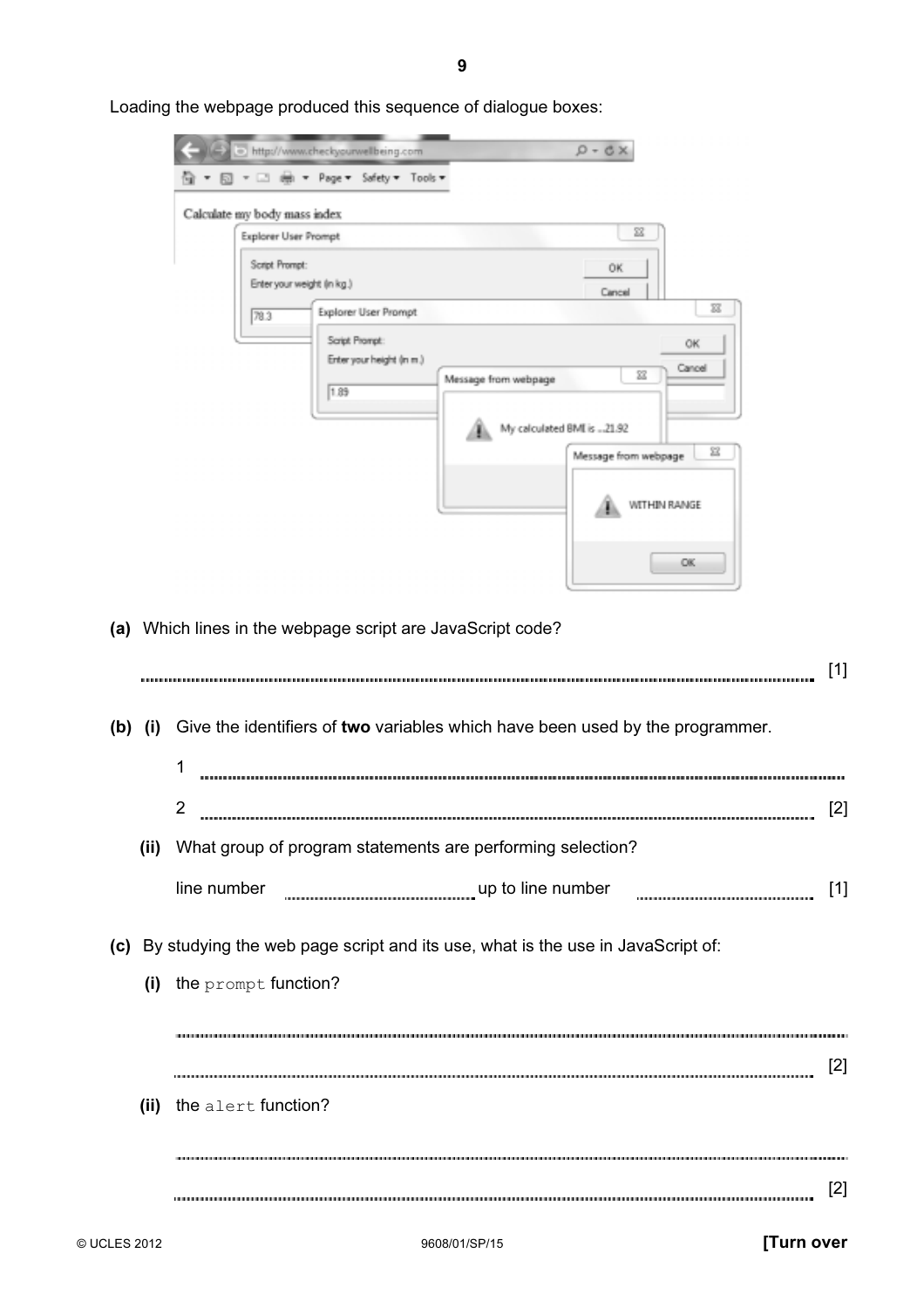(d) The diagram shows the client computer network with the connection to the Internet.



What is the hardware device labelled X?

[1] 

 (e) Put five of these statements in the correct sequence to describe how the content of the page shown is displayed by the client computer's browser software.

Two of the statements will **not** be used.

- A The client computer processes the JavaScript code.
- B The page content is transmitted to the client computer.
- C The page is displayed on the client computer.
- D The user clicks on the hyperlink and the web page is requested from the network file server.
- E The web server processes the JavaScript code.
- F The user clicks on the hyperlink and the web page is requested from the www.checkyourwellbeing.com web server.
- G The server finds the web page.

The sequence is: (fill in the letters)

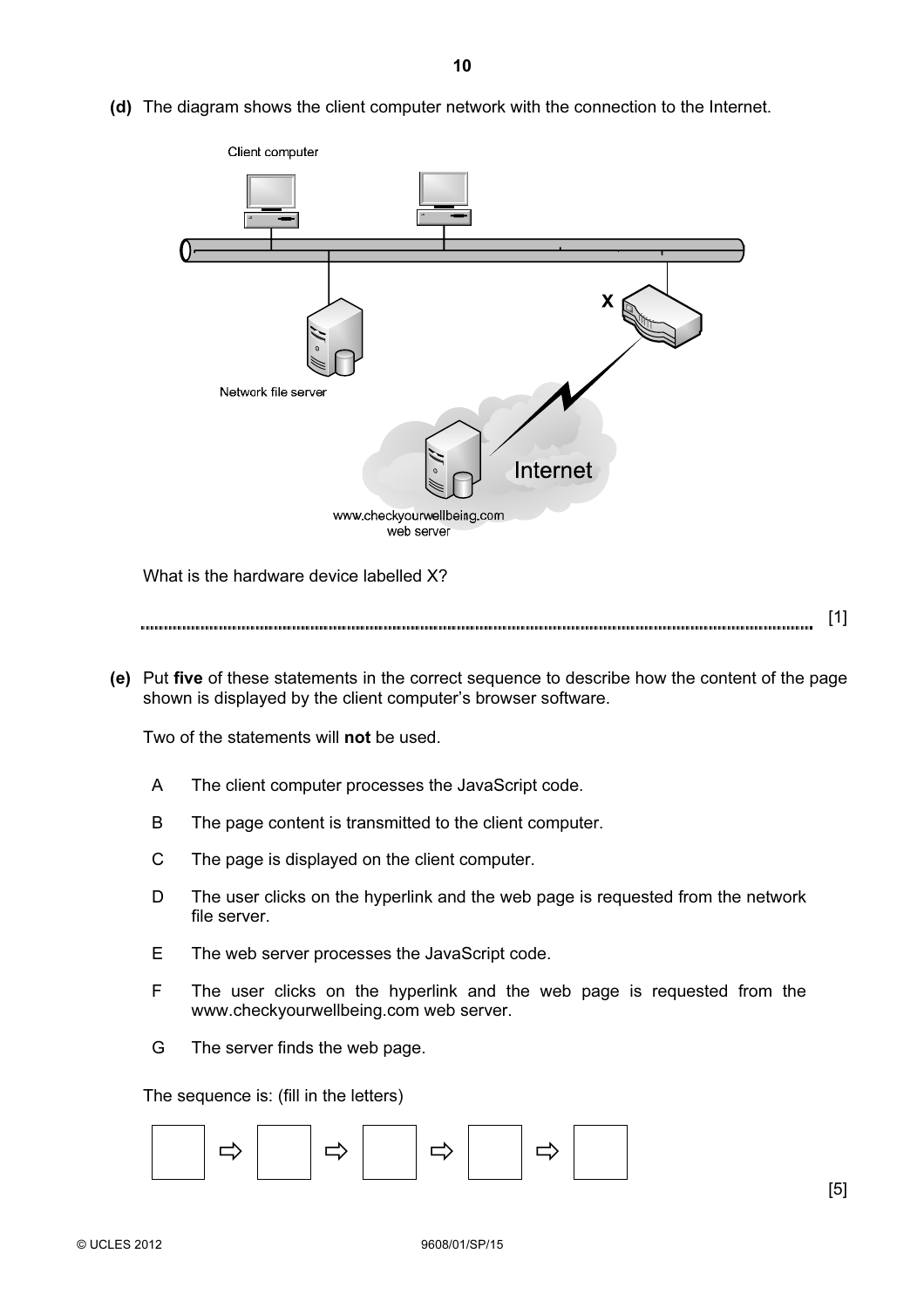(f) How is this JavaScript code run? [1] (g) The web developer tested the JavaScript code without involving the web server. Explain how this is possible. [1]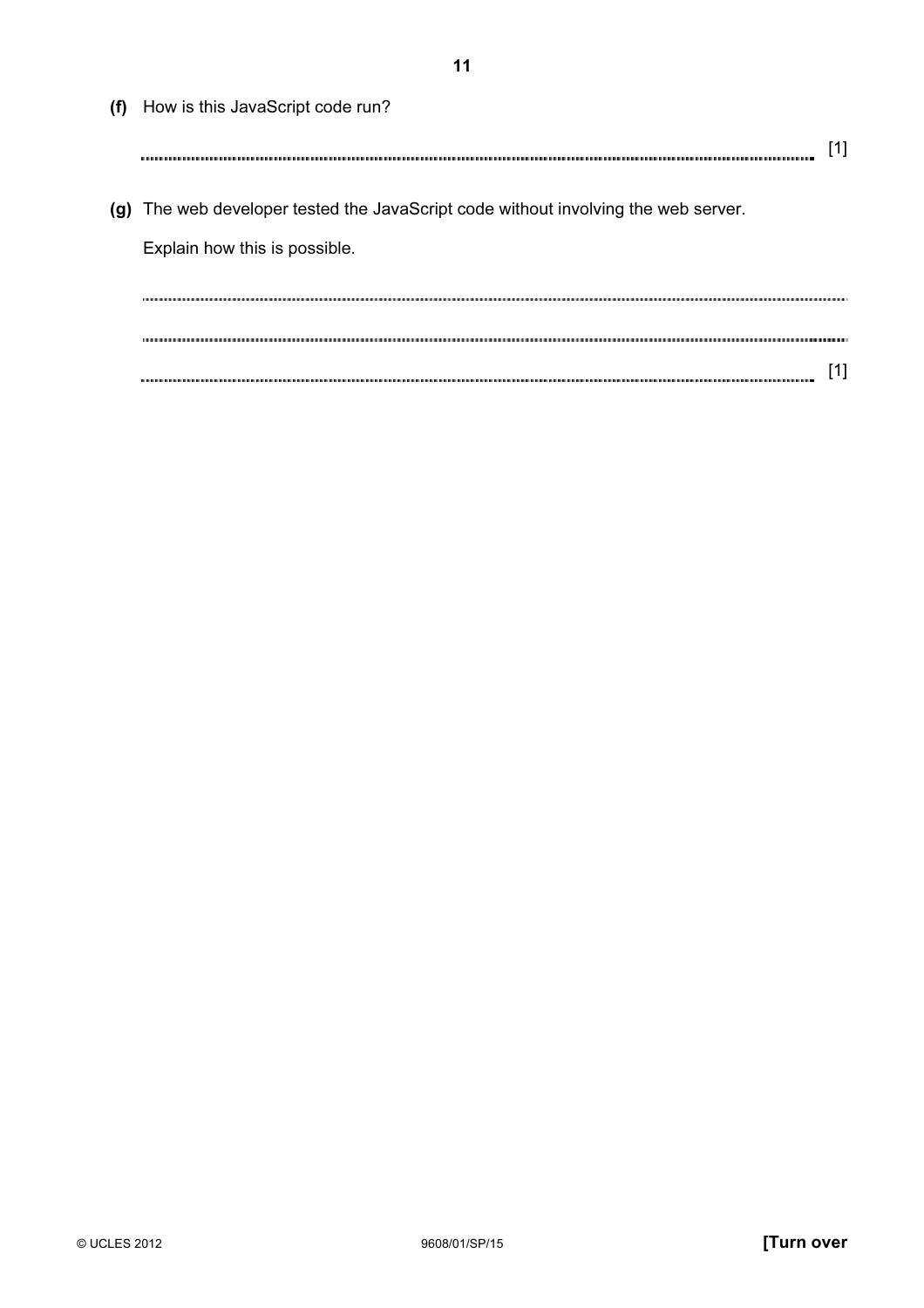5 Here are the contents of three memory locations with addresses shown in denary.

| Address | Memory contents |  |
|---------|-----------------|--|
| 150     | 0100 0111       |  |
| 151     | 1100 1101       |  |
| 152     | 1001 1100       |  |

(a) (i) What is the binary value for address 150?

| (ii) | What is the hexadecimal value for the contents of address 152? |  |
|------|----------------------------------------------------------------|--|
|      |                                                                |  |

 (b) The numbers in location 151 and 152 are the height and width (in pixels) of a bitmap graphic currently in main memory. What are the dimensions of the bitmap in denary?

| Height: | pixels |  |
|---------|--------|--|
| Width:  | pixels |  |

- (c) A bitmap graphic can be saved in a number of different image resolutions.
	- (i) How many bits are required to store each pixel for a black and white bitmap? [1] (ii) For a 256-colour bitmap, each pixel requires a byte of memory. Explain this statement. [2] (iii) In addition to the pixel data values and its dimensions, what other information is stored in the bitmap file?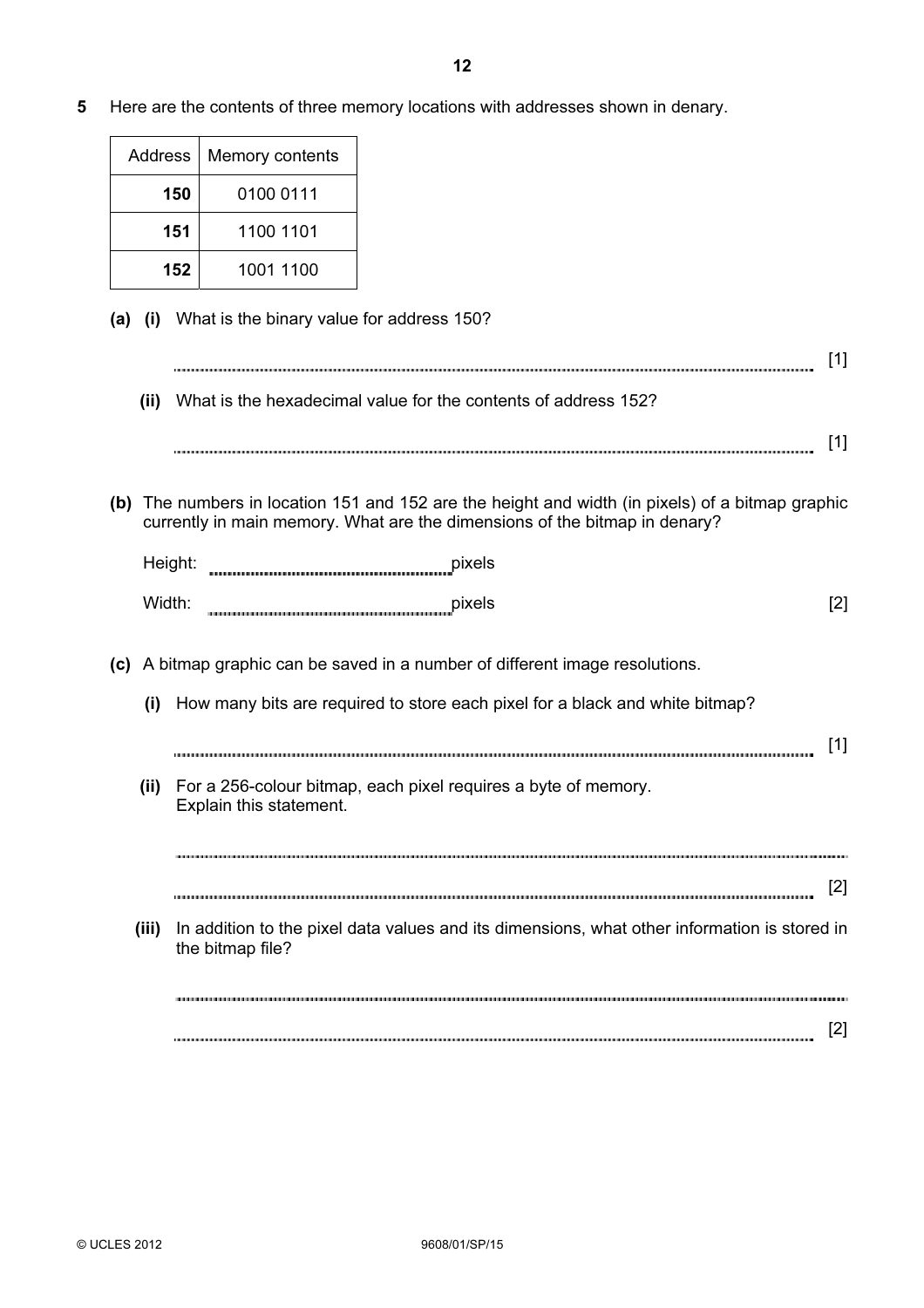(iv) Bitmaps may use compression techniques to reduce the file size.

 Explain the difference between 'lossless' and 'lossy' techniques for achieving this compression.

|  | Ι4 |
|--|----|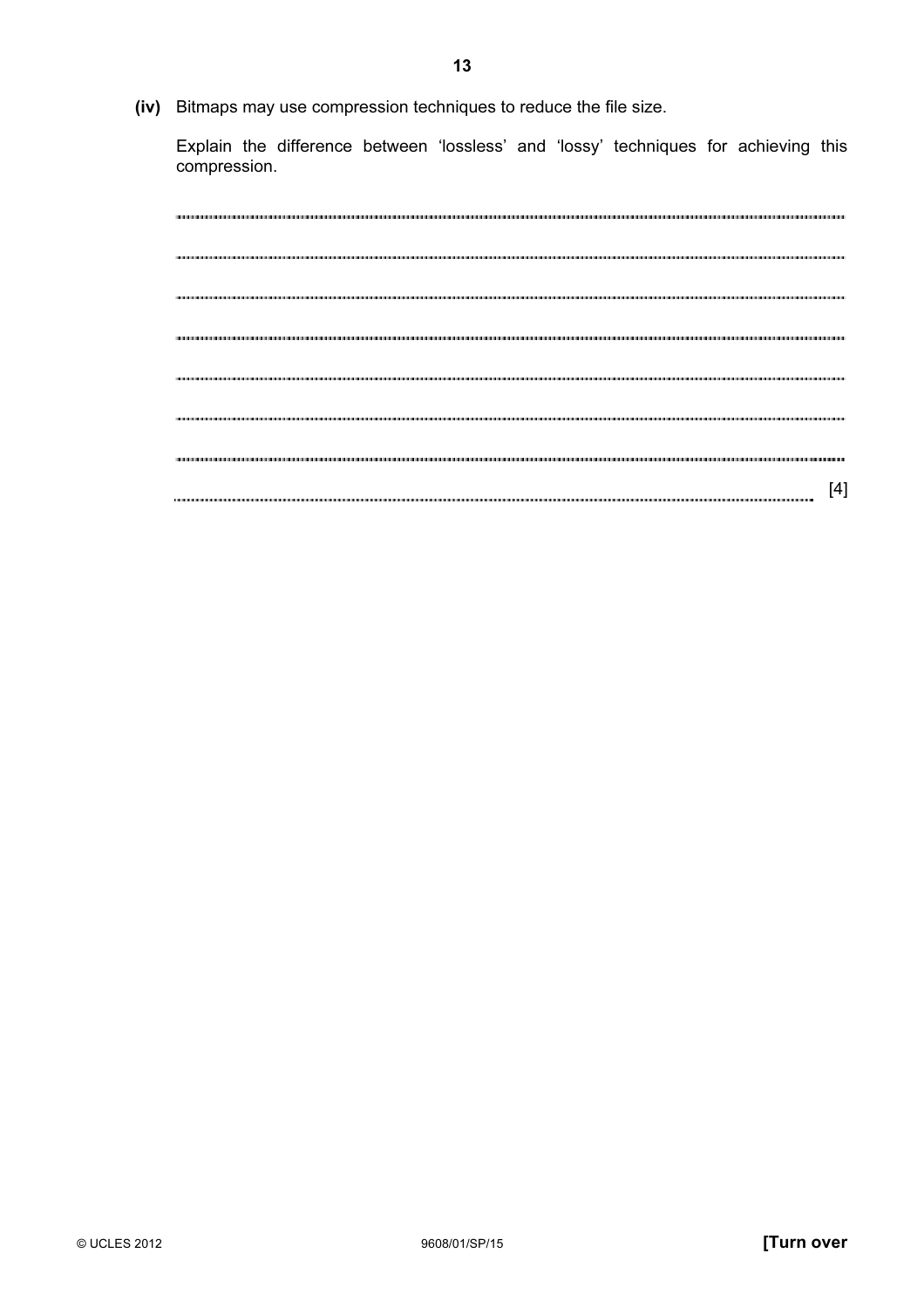The categories, with a short explanation, are shown in this diagram.



## Statement 1

 Team leaders should subscribe to and promote an ethical approach to the management of software development and maintenance.

## Statement 2

Software engineers shall participate in lifelong learning regarding the practice of the profession.

## Statement 3

Software and related modifications meet the highest possible standards.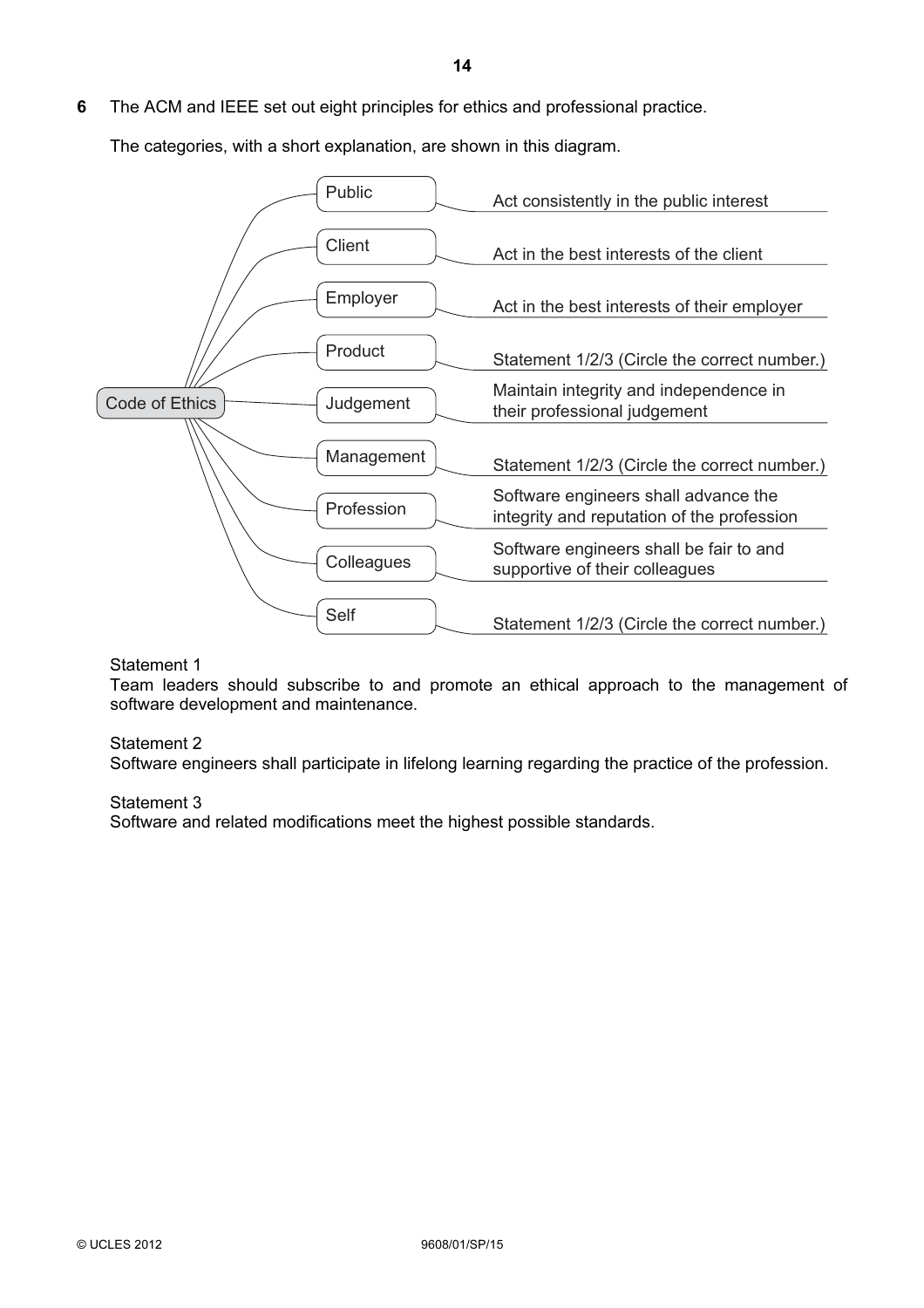Circle the correct numbers on the diagram to indicate the positions for Statement 1, Statement 2 and Statement 3. **Example 2** and Statement 3.

(b) For each of these three workplace scenarios, unethical behaviour is demonstrated.

Explain the principle(s) which are not being met.

(i) Workplace scenario 1

 A large project is devolved to project teams, each led by a project leader. One project leader fails to inform his manager that he has major concerns that:

- their team's software contribution is taking much longer to write and test than anticipated
- they are consequently at risk of spending over their allocated budget.

[3]

(ii) Workplace scenario 2

 The software house is about to train a number of programmers in a new programming language. Two employees are refusing to attend the training.

[2]

 (iii) The company is developing some monitoring software which requires sensors placed in a nature reserve. One employee considers the sensors will be a danger to some of the wildlife, but is told by his manager that the matter is none of his concern.

[2]